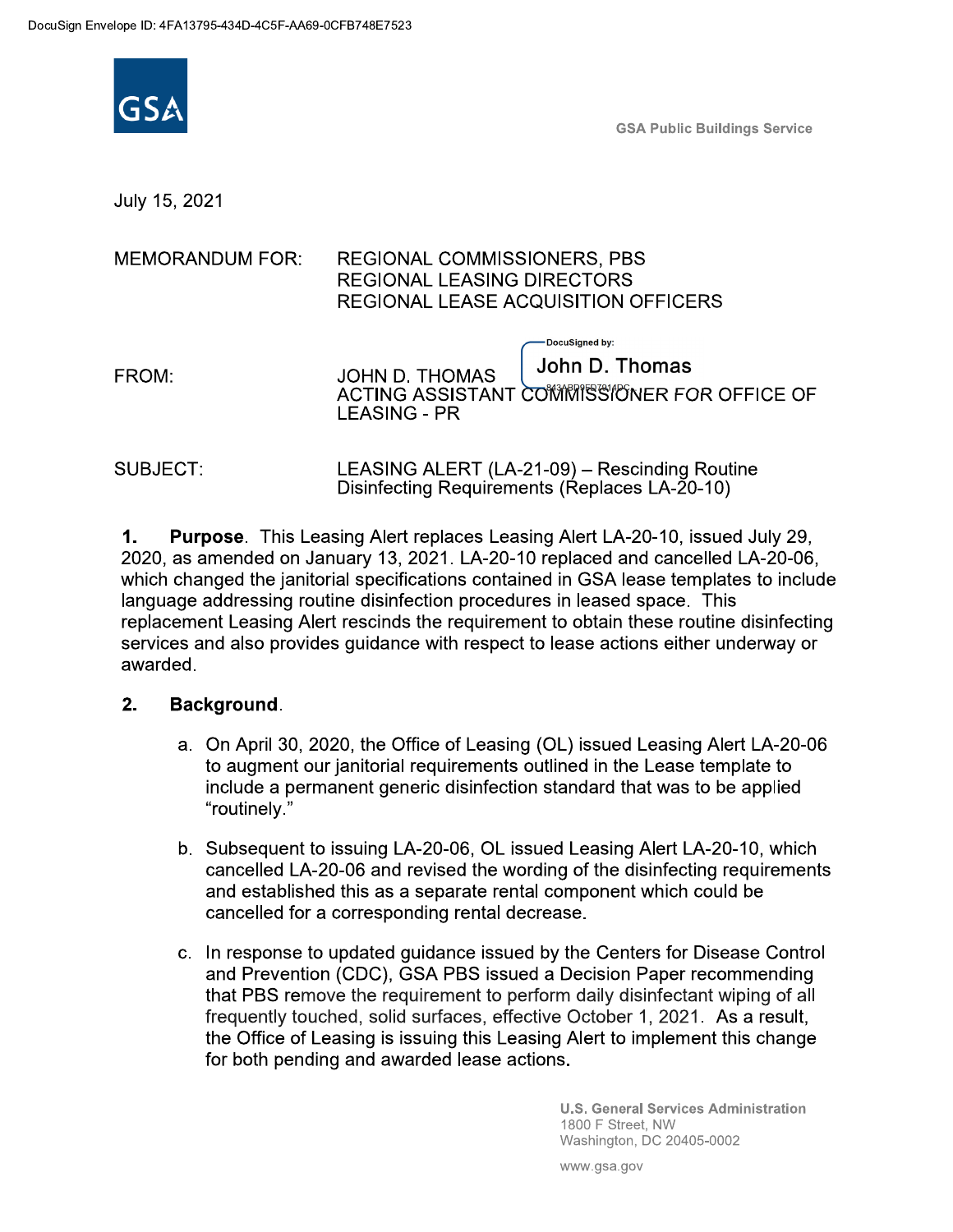d. This Leasing Alert does not apply to existing leases that were modified, either unilaterally or bilaterally, to include routine cleaning and disinfecting services funded by the Coronavirus Aid, Relief, and Economic Security Act (CARES) Act. The CARES Act routine cleaning and disinfecting services added to existing leases is temporary and will expire on its own accord on September 30, 2021.

 $3.$ **Effective Date.** This Leasing Alert and its attachments are effective on the date of issuance unless modified, cancelled, or reissued.

4. Applicability. This Leasing Alert and its attachments are mandatory and apply to all General Services Administration (GSA) real property leasing activities and to activities delegated by GSA to other Federal agencies.

5. **Cancellation.** Leasing Alert LA-20-10.

## 6. **Instructions and Procedures.**

- a. For unawarded lease procurements:
	- i. For all RLPs issued on or after the effective date of this Leasing Alert, LCOs or their designees shall incorporate the RLP and Lease language from Attachment 1 into their RLP packages, as appropriate for their lease model.
	- ii. For lease procurements where the RLP has been issued and final proposal revisions (FPR) have not been received, the LCO or his/her designee shall issue an RLP amendment reflecting the edits under Attachment 1. As outlined under LDG Chapter 2, the amendment must bear receipt acknowledgment by the recipient.
	- iii. For lease procurements where the RLP has been issued and the date for FPR has passed, LCOs should reopen offers for a limited time period (approximately  $3 - 5$  days) in order to issue an RLP amendment. If the LCO believes that reopening would jeopardize the procurement, the LCO may wait until after lease award to cancel the routine disinfecting standards, although this approach carries risk in case of failure to follow through with cancelation.
	- iv. For Automated Advanced Acquisition Platform (AAAP) procurements, the Office of Leasing will an issue RLP amendment that will cover the August and September 2021 open periods.
	- v. For procurements supported by Broker Contractors, the instructions under 6.a.i - iii apply. In addition, Brokers should amend existing Broker Commission Agreements to remove commission earned on Routine Cleaning and Disinfecting Requirements. The Occupancy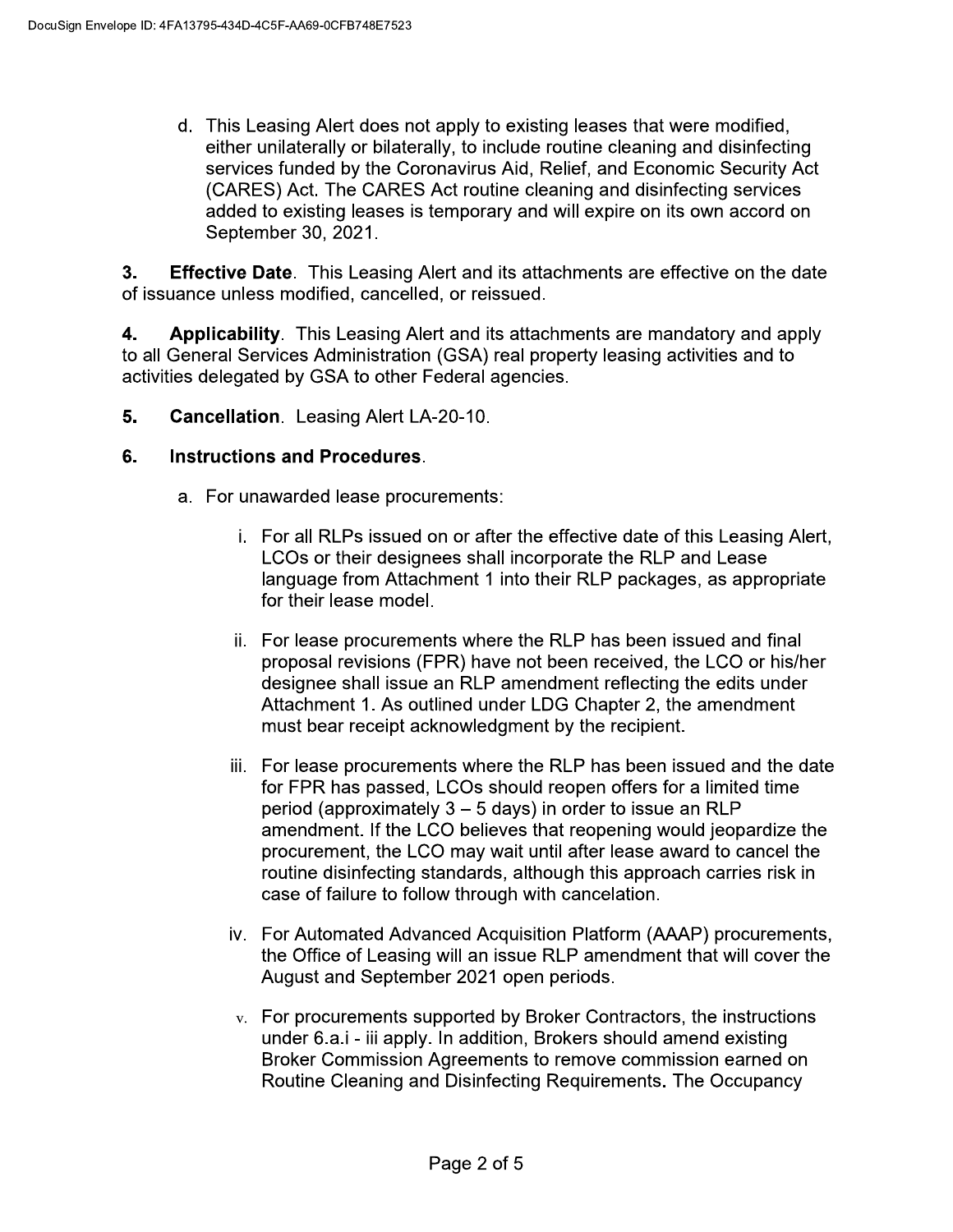Agreement (OA) should also be modified to reflect the updated commission credit owed to the client agency.

- vi. RLP and Lease templates will be updated as appropriate for conformance as part of the annual updates scheduled for October 2021.
- b. For awarded leases containing the cancelable/severable "Routine Cleaning and Disinfecting Services" specification:
	- i. Prior to issuing the notification outlined under 6.b.iii below, LCOs or their designees must update the existing REXUS project (or, for effective leases obtain a new REXUS project) to reflect the rental reduction and obtain a revised BA53 funds certification.
	- ii. The Leasing Specialist or other responsible party shall draft a revised OA in the OA Tool to reflect the reduction. Note that agency signature on this OA is not required.
	- iii. LCOs shall issue the attached notification letter to the Lessor cancelling the routine cleaning and disinfecting services effective October 1, 2021, along with a unilateral Administrative Lease Amendment signed by the LCO. The Lease Amendment serves as an administrative record of the contract action for Rent Bill Management (RBM) and payment processes and does not require Lessor signature (see Attachments 2 and 3 for templates).
	- iv. For leases already effective, after issuance of the notification, LCOs or their designees shall initiate actions in REXUS to activate the rental reduction (issuance of an R620) and corresponding reduction in client billing (finalizing the OA). Once the OA is finalized, the Leasing Specialist or other responsible party shall forward a copy to the client agency for their records.
	- v. For awarded leases supported by Broker Contractors, follow the instructions outlined above. If the lease is not already effective, the Lease Amendment removing the cleaning requirement shall also adjust the Lease Paragraph "Broker Commission and Commission Credit" accordingly. If the lease has already commenced, then the Lease Amendment should not adjust either the commission or the commission credit.
- c. For awarded leases including permanent routine cleaning and disinfecting services that was not severable/cancelable (using language from LA-20-06), LCOs are encouraged, but are not required, to renegotiate these leases to remove these services in consideration for a rental decrease.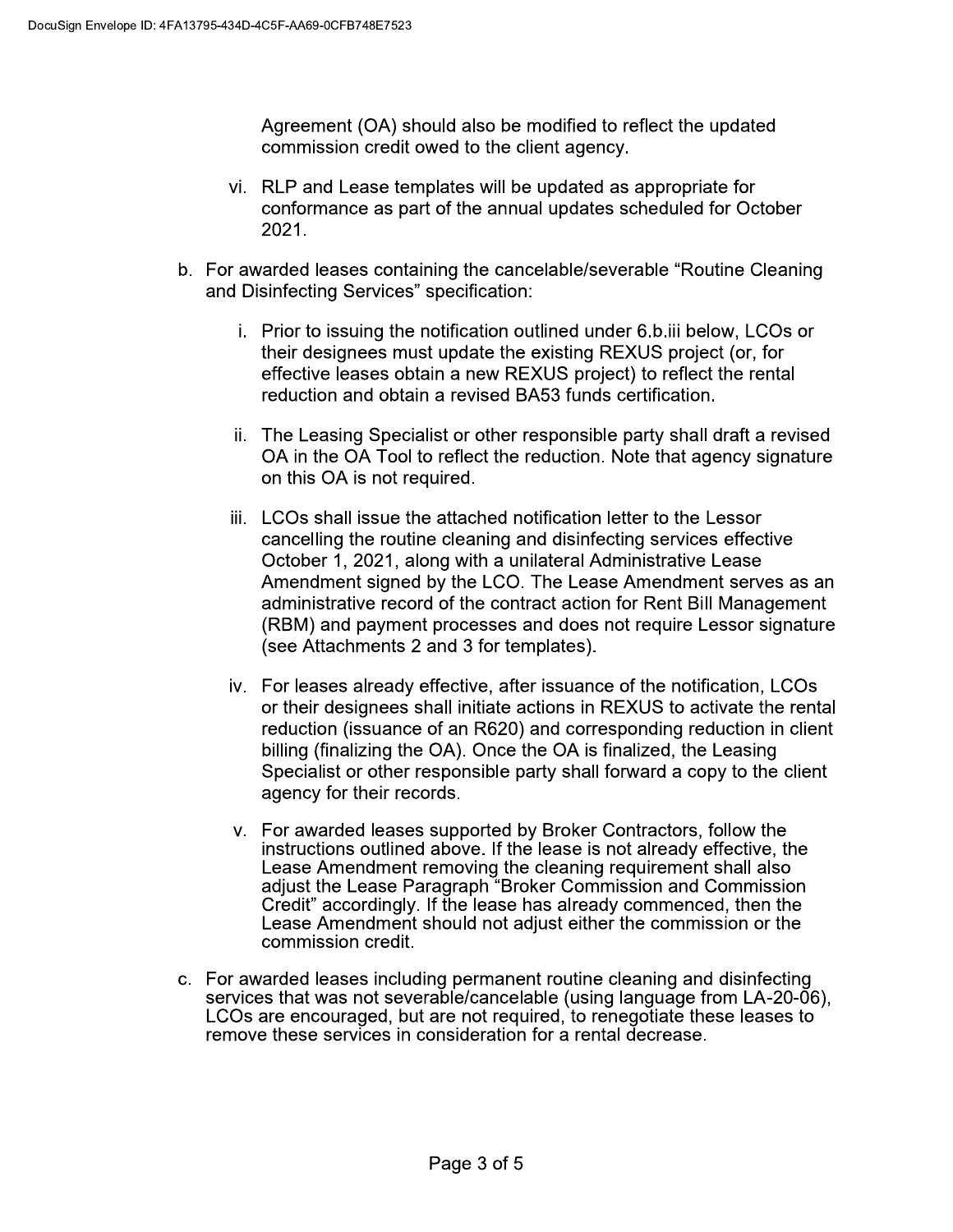Attachment 1, Revised RLP and Lease Paragraphs:

- Pricing Terms (JUL 2021)
- Rent and Other Consideration (JUL 2021)
- Janitorial Services (JUL 2021)

Attachment 2, Notification to Lessor Rescinding Routine Cleaning and Disinfecting **Requirements Template** 

Attachment 3, Administrative Lease Amendment Template Rescinding Routine **Disinfecting Requirements**